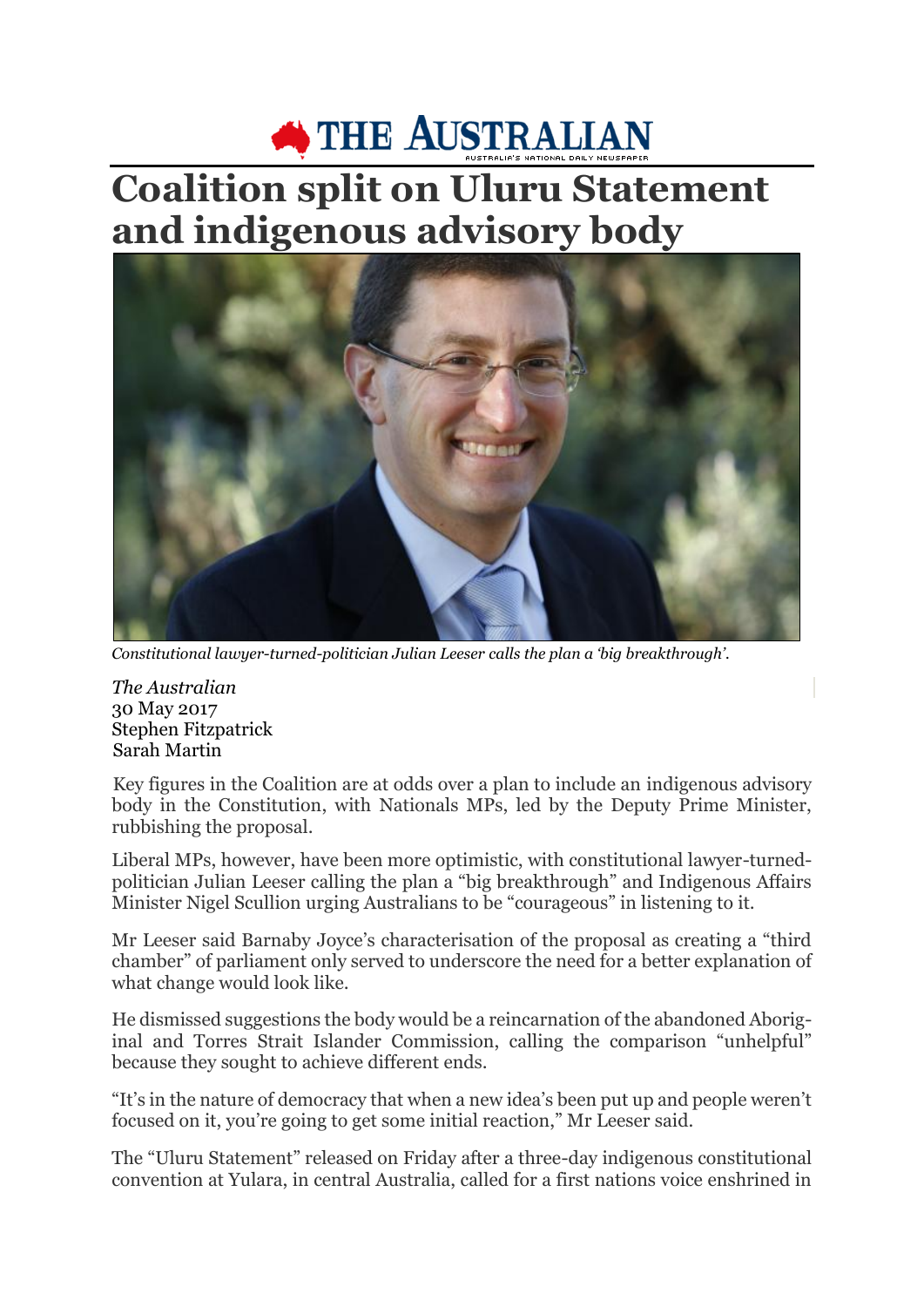the Constitution, a Makarrata or treaty commission and a truth and reconciliation process.

Cape York leader Noel Pearson last night described the advisory body as "the tent embassy in stone", with a "voice to the parliament rather than a voice in the parliament".

He told the ABC it would not have the power to pass legislation, but would have "a salutary political effect — it will be a political organisation''.

The Yulara participants expect to have an ongoing role in negotiations once the Referendum Council hands its formal report to Malcolm Turnbull and Bill Shorten by June 30, but politicians who had been allowing the indigenous process to run its course have now also weighed in to the debate.

Mr Joyce yesterday warned against "overreach" in politics and said that "if you … ask for something that will not be supported by the Australian people such as another chamber in politics or something that sort of sits above or beside the Senate, that idea just won't fly". Senator Scullion said Australians need to be "courageous" in listening to the plan and be sure it would work.

"The question of a model for constitutional change is particularly important as it needs to be both meaningful for indigenous people, but also capable of widespread community understanding, and then support," he said.

The best known model for an indigenous parliamentary body, drafted by constitutional law professor Anne Twomey, explicitly rules out this possibility.

"There would be no third house of parliament, no power of veto and no power of delay — simply a capacity on behalf of the indigenous advisory body to have its advice tabled in the parliament and internally considered by parliament in relation to a limited category of bills," it reads.

Mr Leeser said the shape of the body was unknown and it was still "a long way from a final say on this, given it came from just a few days ago and the final report will soon be handed down".

"But this is a big breakthrough, a big shift in the debate  $-$  in fact, it's a completely new debate," he said. He has previously actively opposed referendums, but until his election to parliament last year was a supporter of constitutional reform around indigenous recognition.

Neither Professor Twomey's amendment, nor a related one suggested this month by indigenous business leader Warren Mundine, sets out what the body would look like or how it would function, preferring to leave such matters to the parliament itself to decide.

Mr Leeser described the new suggestion as "like a directions statement rather than a fully formed proposal", and said: "What was said was a 'voice', not Anne Twomey's, Warren Mundine's or Julian Leeser's version of that. There's a wide range of things it could mean, but what's clear is that Aboriginal people want a voice.''